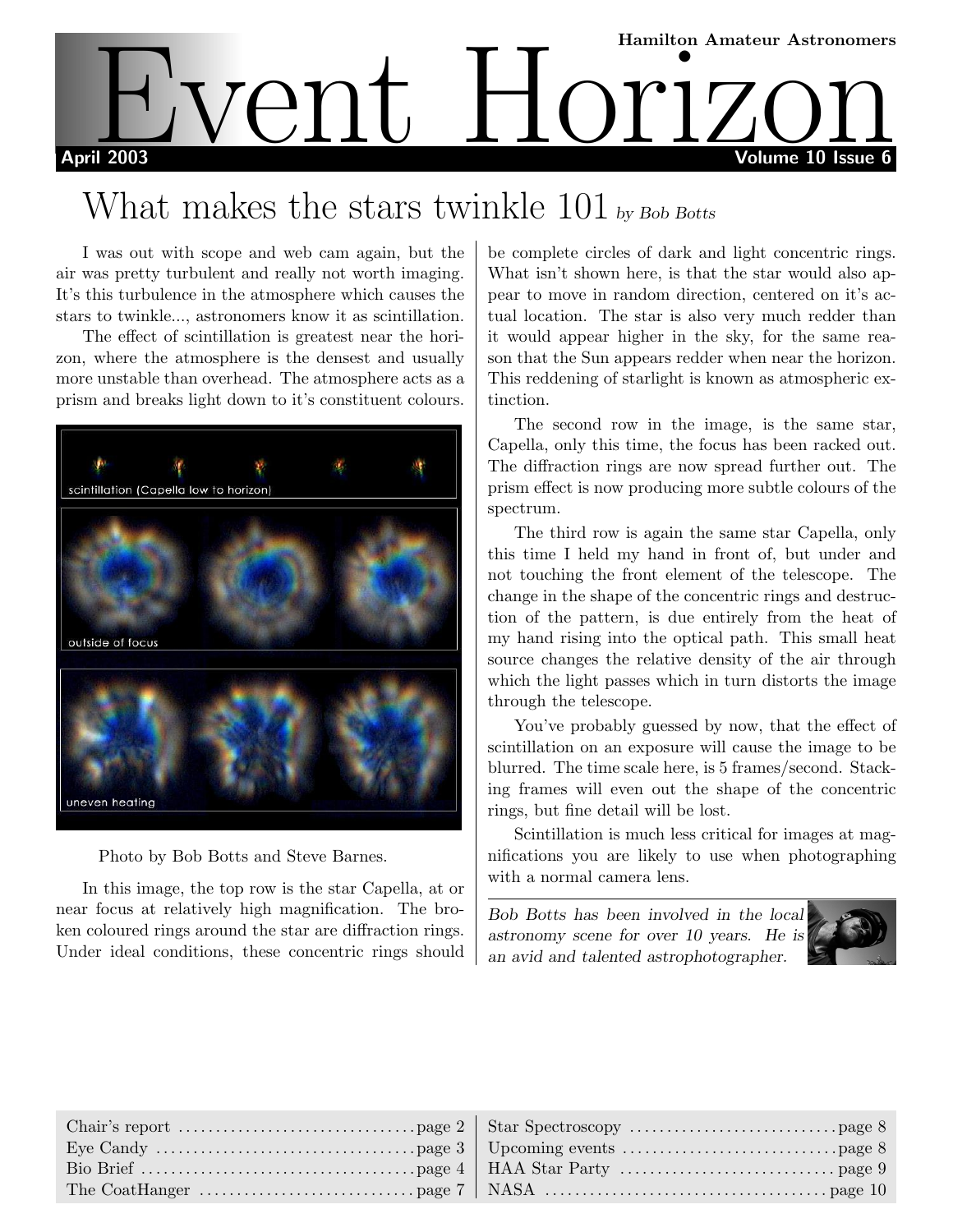# Chair's Report

I guess my prognostications regarding the end of winter in the Chair's Report last month were somewhat optimistic!!! Oy!! Well, I am going to go wayyy out on a limb here and say that April 2003 will be dramatically better!

Many plans are now afoot regarding observing during the next six months. We have an HAA Star Party planned at Silent Lake for the May 31/June 1 weekend. The last time we headed up there the dark skies were absolutely ruined by northern lights! There are also the many star parties which are held during the summer - the most famous being Starfest up near Mount Forest between August 21 and 24. Immediately following that, for REALLY dark skies, is the Great Manitou Star Party (Aug 27-31). Either or both are a great way to end the summer. See http://www.manitoulinlink.com/starparty/ for more details.

One of the most amazing events in the last month was the gamma-ray burst labeled GRB 030329 (HETE trigger 2652). It took place at

Doug Welch is the current chair of the HAA and also a founding member. You can find out more about Doug at: http://www.physics.mcmaster.ca/people/faculty/ Welch\_DL\_h.html

approximately 06:37:14.67 a.m. EST on the morning of March 29th in a location near the back of of Leo. From Hamilton, this was below the horizon at the time. The so-called optical transient was first seen more than six hours after the burst at about magnitude 12 and could be followed by amateur CCD's for about 5 days!!! It is estimated that it peaked at a brightness of roughly magnitude 5 - naked eye! Not bad for an object that is at a redshift of  $z=1.52$ . This object continues to amuse and amaze - it has had three re-brightening episodes as it has decayed in brightness. Clearly amateurs can still play a useful role in monitoring the sky for such interesting objects.

Remember that Jupiter and Saturn continue to be well placed for evening observing and it won't be too long before Mars makes an appearance, too. If you make observations in the next month, why not report them in Event Horizon so that other folks can also enjoy them?

Doug Welch



Event Horizon is a publication of the Hamilton Amateur Astronomers (HAA).

The HAA is an amateur astronomy club dedicated to the promotion and enjoyment of astronomy for people of all ages and experience levels.

The cost of the subscription is included in the \$25 individual or \$30 family membership fee for the year. Event Horizon is published a minimum of 10 times a year.

## HAA Council

| Hon. Chair  Jim Winger           |
|----------------------------------|
| ChairDoug Welch                  |
| Second Chair  Grant Dixon        |
| SecretaryMargaret Walton         |
| TreasurerCindy Bingham           |
| Observing Dir Stewart Attlesey   |
| Publicity. Glenn and Gail Muller |
| Editor/WebAnthony Tekatch        |
| Membership DirAnn Tekatch        |
| CouncillorRay Badgerow           |

Web: amateurastronomy.org

Mailing Address: PO Box 65578 Dundas, ON L9H 6Y6

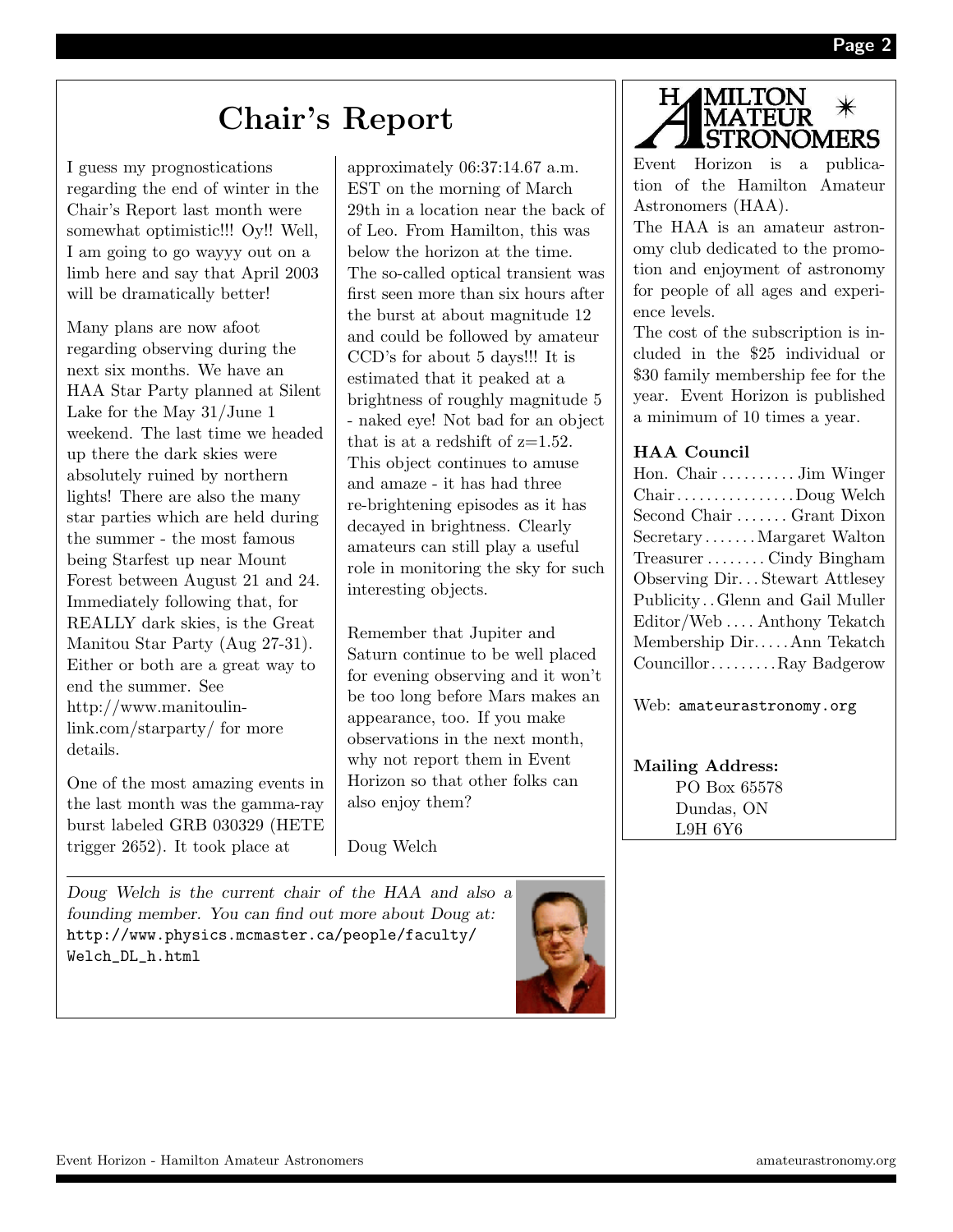Page 3

Domain Name and Web hosting for the Hamilton Amatuer Astronomy club supplied by Axess Communications Corporate and Residential DSL and Web Hosting http://www.axess.com support@axess.com

## Eye Candy Department



shadow transit

2003/04/06 04:13 UT



See more images by Bob Botts and Steve Barnes and Derek Baker on the HAA web site: amateurastronomy.org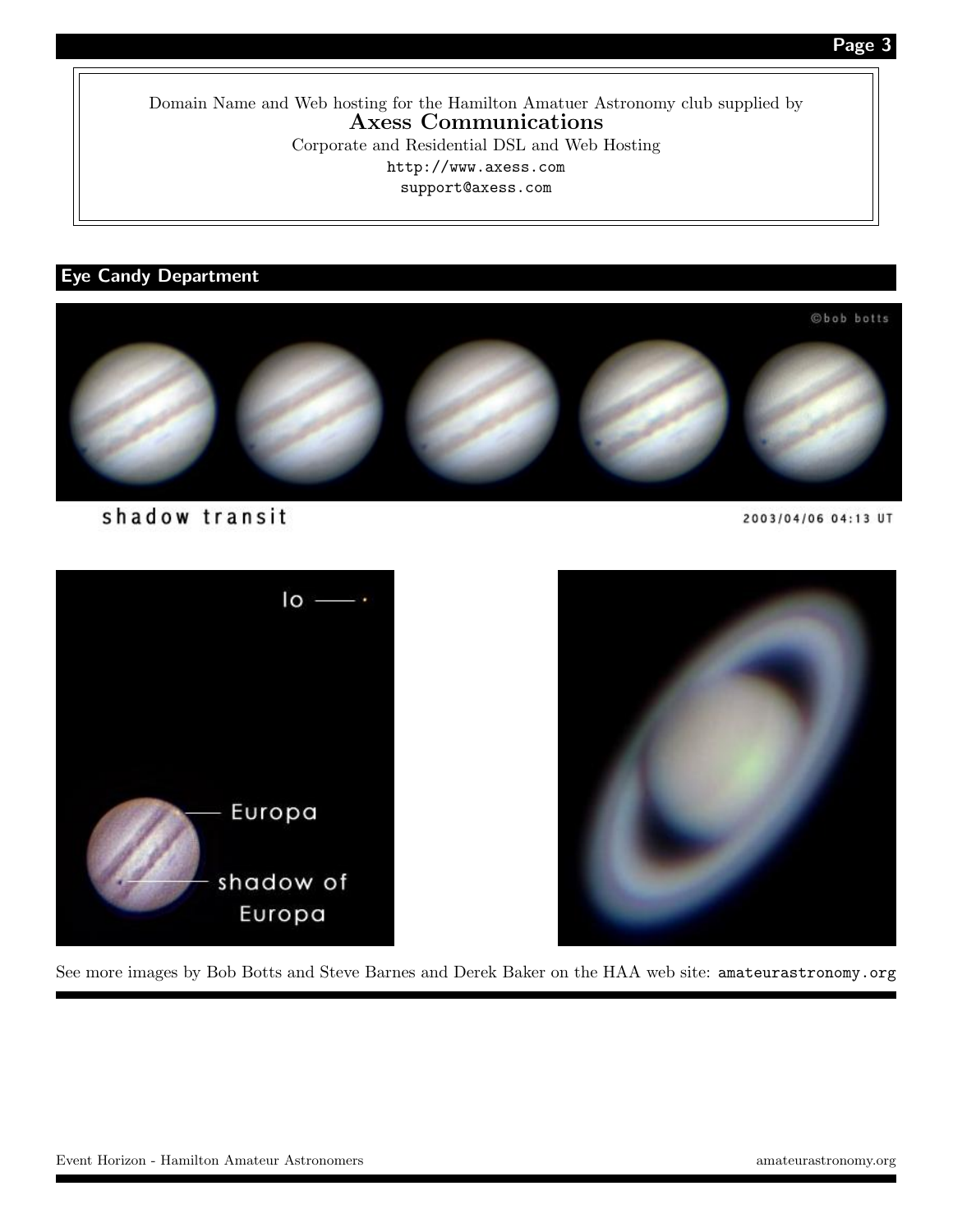## BIO BRIEF - CHARLES MESSIER (1729-1805) by Rita Griffin-Short



Canadians aren't the only people whose talents often are recognized elsewhere before they are in their own country. Charles Messier, "ferret of comets" as King Louis xv called him suffered such disregard for many years before France admitted him to its exclusive Academy of Science. It is to Messier, though, and his catalogue of nebulae that astronomers owe the foundation of sidereal astronomy.

Messier arrived in Paris from Badouvillier in Lorraine, an orphan, age 21. Of his education we know little but he must have had useful qualifications for Joseph-Nicolas Delisle (1688-1769), recently returned from Russia (1747) and now France's astronomer royal, hired him as a draftsman and recorder of astronomical observations for the College of France. He was assigned to copy a map of the great wall of China in the College's long gallery, an unheated space that Jean-Baptiste-Joseph Delambre (1749-1822) commented prepared him as an observational astronomer. Delisle also made sure he was instructed in the use of astronomical instruments which he mastered quickly. Comets became his passion, they were fascinating while nebulae were of secondary interest at least when he began his career in astronomy.

Some 50 comets were known in 1750, but by the end of the century Messier would observe and record almost as many again. He was an experienced observer by 1754 which led to a position of clerk at the Paris Marine Observatory at Cluny, where astronomers were anticipating the predicted return of Halley's comet. Messier was assigned to search for it using Delisle's map of its predicted path. He searched for some 18 months without success, foiled by Delisle's miscalculations. Comet Halley was spotted December 25th, 1758 by a German named Palitzsch in Saxony and a few days later others in Saxony saw it as well. However, news of its sighting didn't reach France until 3 months later.

Meanwhile, Messier found it on January 21, 1759, an occasion for some rejoicing one might expect, alas.... Delisle refused to allow him to announce the discovery for 2 months until word of the German's discovery had reached France. By then the comet was "lost in the twilight at perihelion". The French astronomers refused to believe either Delisle or Messier probably because Delisle himself refused to believe that a "poor Saxon peasant who had seen the comet with his naked eye", could have succeeded where the French had not. Palitzsch had used a telescope and had been diligently searching for the comet.

Adding insult to injury, Delisle suppressed two other Messier comet finds. Why would he do this? Why would he tarnish an otherwise excellent reputation? His admirable efforts to alert astronomers to Venus's potential for establishing solar parallax was instrumental in making the transits an international event. Was he embarrassed about miscalculating Halley's comet's path? He wasn't the first to err. He was getting old; was he simply jealous of his bright, young, assistant? This doesn't square with Delisle's praise for his assistant's skills and his attempt to have Messier's salary increased! Delisle pushed hard to have Messier observe the 1761 transit in Batavia, and he made every effort to secure Messier's position at the observatory while away, that his work would be continued in his absence, that he might take the instruments of his choice on the voyage. However, nothing came of these efforts because the British had decided to observe in Bencoolen negating Delisle's proposal.

After Delisle's death in 1768, Messier was free to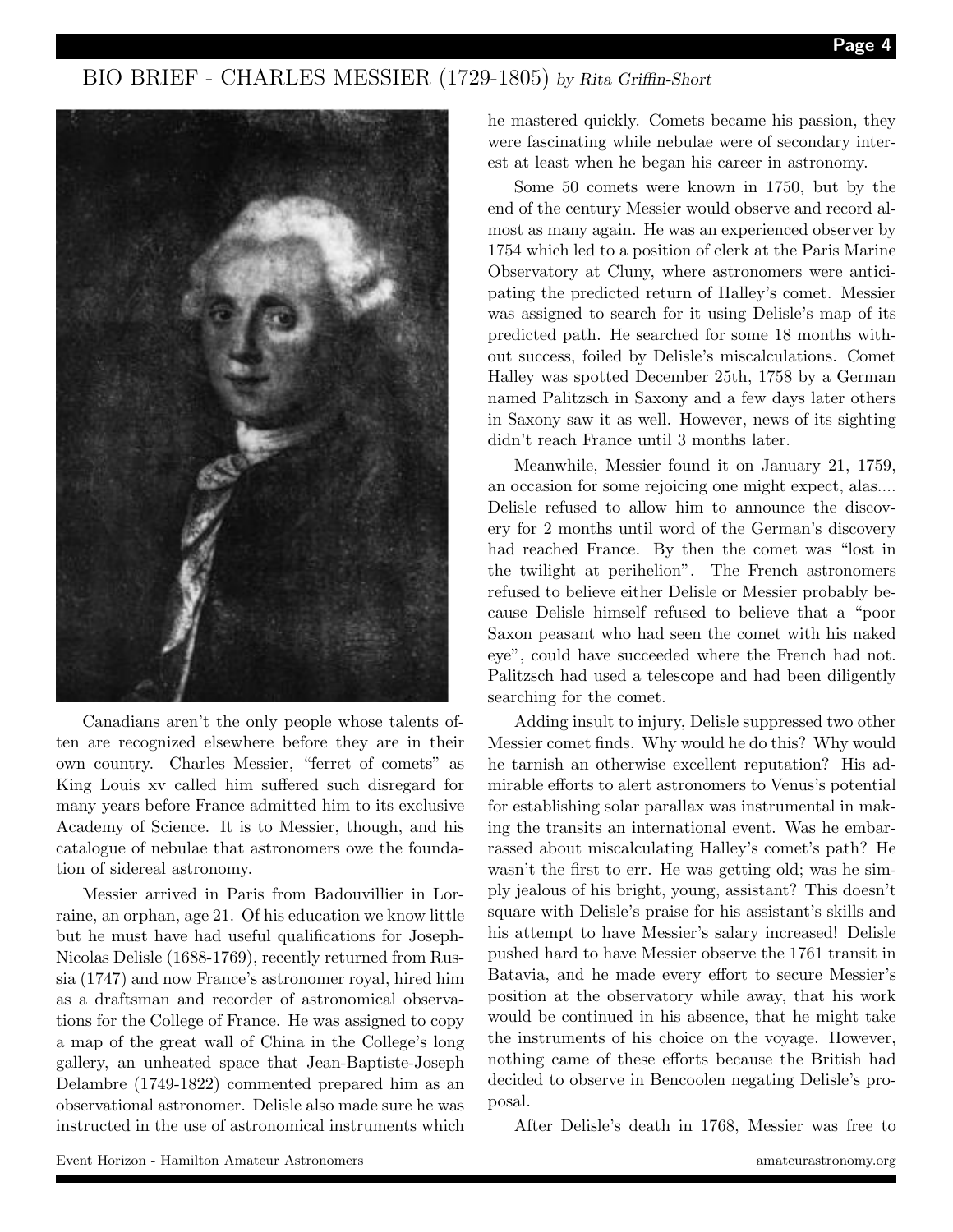continue his work more or less unimpeded. From the Hotel de Cluny tower observatory, Messier went on to observe and record until his death, comets and nebulae, eclipses, occultations, transits, and sunspots, seldom doing more than tabulating his observations, leaving the actual positional calculations to his assistants. While some of Messier's discoveries have been downgraded, his eye for discovery, his patience and collegiality opened a door of opportunity for the new science of astronomy. The tower at Cluny, an historical artefact, remains available to France's leading astrophysicists.



The Hôtel de Cluny as it appeared in Messier's day. It was built in the late 15th century by Abbot Jacques of Ambroise, as a temporary residence for the abbots of the Cluny order and their guests. In 1748, Deslisle became one of the residents, and from his death in 1768 to 1817 Messier had his residence as well as observatory in the building. Lalande also lived here part of this time. The Marine Observatory was in the solid octagonal tower, shown below as it appears today. From the "Bulletin" of the French Astronomical Society, 1917.

Messier's discoveries were recognized all over Europe, including the Royal Society in London, the King of Prussia granted him membership in the Berlin Academy of Science, and Russia admitted him to St. Petersburg's Academy of Science. However, membership in France's Royal Academy remained illusive in spite of his name being proposed several times. The Academy was reluctant to admit a mere observer! Nevertheless, at that time, just after Nicholas de Lacaille's death in 1762, Messier was considered France's leading astronomer. This must have been humiliating for such a dedicated man. There is no doubt that his lack of academic credentials counted against him. He certainly wasn't the first nor the last to be patronized in this way. John Harrison, inventor of the chronometer, was such a victim, though his work finally won him the 20,000 lb. Longitude prize for his elegant chronometer that changed navigation for the better.

Messier had to wait until 1770 before he was admitted to his country's Royal Academy of Science. From that time on he contributed astronomical memoirs to the Academy regularly. The first of what would become known as his star catalogue on which he had been working for many years, the Catalogue des Nebuleuses et des amas d'Etoiles was published in 1774 in Histoire de l'Academie; it contained 45 objects. The Crab nebula in Taurus heads his first list, discovered in 1758. He revisted Hevelius's nebulae observations, all made with the naked eye, concluding that most could no longer be considered nebulous. He was careful to note when he wasn't sure, e.g. the last entry from his 1764 list, M40, included two small stars in Ursa Major, near the position given by Maupertuis (1698-1759), noting he couldn't find nebulosity. M40 has since been removed from his list.

Descriptions of astronomical instruments receive short shrift in too many works about astronomy and astronomers. They underwent constant tinkering to achieve the increasing demand for precision. We know what instruments were held at Greenwich, but not at Paris. Messier, we are told, followed the standard practice of listing his instruments by length and magnifying power rather than by aperture. In Messier's case there is information from his friend and fellow astronomer, Jean Sylvain Bailly (1736-1792). Bailly was a member of the Academy, he later was involved with the Revolution and one of the many academicians to face the guillotine during the Terror. His interests were directed at Jupiter's satellites and he used Messier's instruments regularly. He mentions that Messier's favorite telescope was a 104 power Gregorian, 32 inches long with an aperture of 7 1/2 inches, equal to a 28 feet long refractor with aperture of 3 1/2 inches. Messier also used Delisle's old octagonal 8 inch Newtonian, possibly one of the observatory's first instruments as well as a 3 1/2 feet long achromatic with 120 magnification.

Achromatic refractors had been perfected by John and Peter Dolland, father and son by 1758. Newton's premise that chromatic dispersion could not be eliminated from a refractor was being challenged by Continental scientists. Many astronomers, thinking they must be wasting their time trying to correct refracter problems, had turned to reflectors, though few opticians could master precision mirrors. James Short managed to achieve a high degree of perfection for his reflectors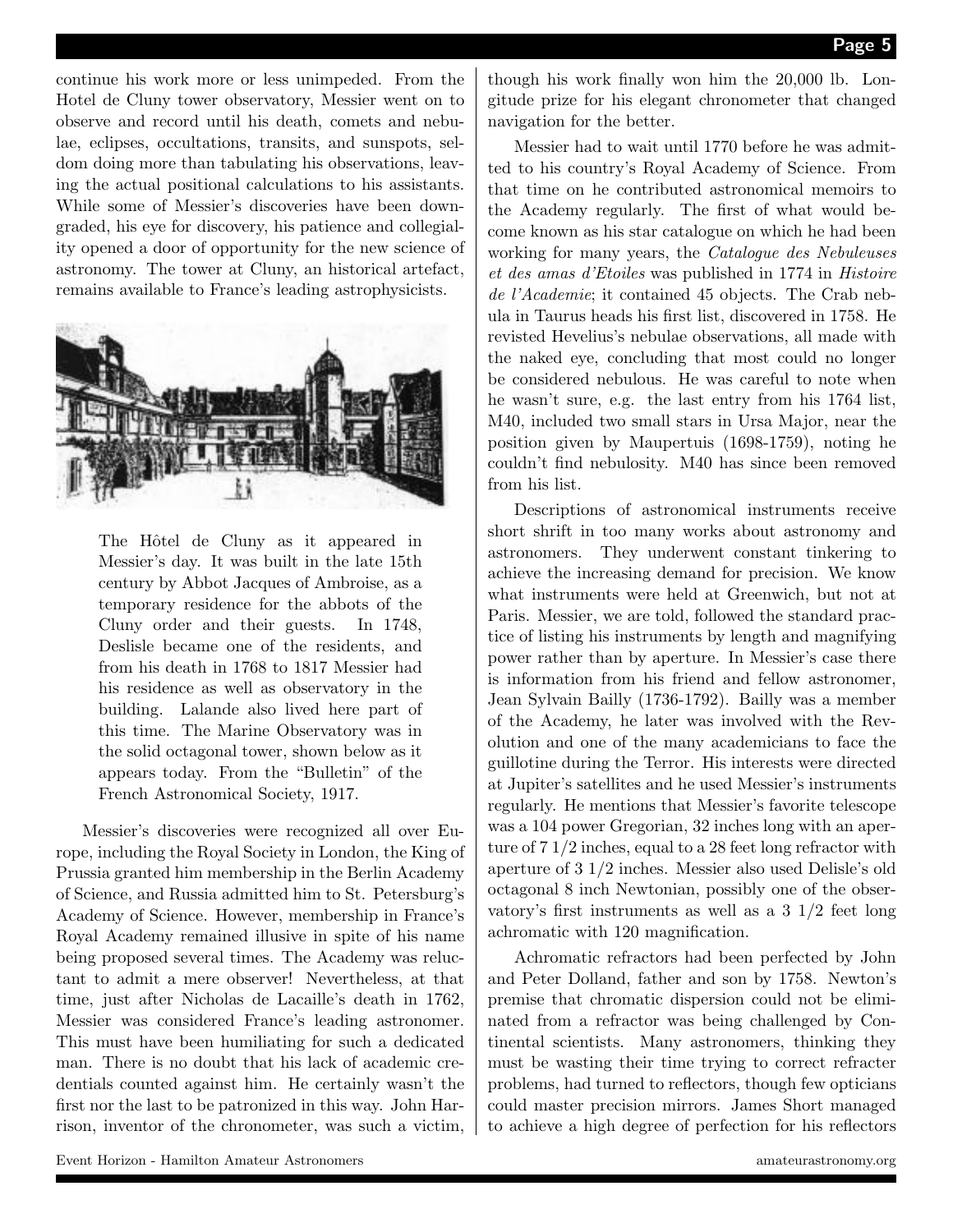and it was Short who sponsored his friend, John Dolland, and his paper on the falsity of Newton's premise to the Royal Society in 1758. Dolland's compound object glass was composed of concave flint glass lens and a convex lens of Crown glass (1)

Messier appears to have favoured the smaller instruments which likely did not serve him as well as something larger. Herschel would correct many of his identifications but in such a way as not to detract from the importance of his overall corpus.

In 1781, Messier sustained severe injuries when he fell into an ice house, breaking a hip, arm, wrist and two ribs. Though he received the best attention he healed slowly. His physician had to rebreak his thigh bone to set it correctly. It was over a year before he was able to return to his observatory. He was well cared for financially though, his friends rallied to his aid. He received a royal grant, a pension and a private gift totalling 4,600 livres. All this would disappear during the revolution. The Academy was suppressed in 1793 and he lost his pension and salary, the rent on the observatory went unpaid.

Fortunately, before his accident he had been given an assistant: Pierre-Francois-Andre Mechain (1744- 1804). Mechain, a brilliant and congenial young man, came from a professional but financially distressed family. He was a protege of the self-styled "most famous astronomer in the universe", Joseph-Jerome Lalande (1732- 1807). Working together Messier and Mechain continued their observations, adding to the catalogue.

Their work was interrupted in 1791 when Mechain was seconded with Delambre to survey the meridian line from which the meter was to be derived. At the end of the 7 years' project, Mechain suffered an accident that almost killed him. Fortunately, it was after his work was completed. With his friend Dr. Salva i Campillo, they were visiting an new water pumping station in Barcelona when something went badly wrong and Mechain was struck in the chest by an 8 foot beam. He sustained a broken collarbone and ribs, and the right side of his chest was crushed. He remained unconscious for three days, likely saved by the immediate care of his friend and other medical help. Lavoisier, spared no cost to make sure "a person precious to science, to France, to his colleagues" would receive the best care possible.



The present-day appearance of the observing tower of the Hôtel de Cluny, which became an art museum in 1844, as it still is.

Both Messier and Mechain survived the revolution. Messier received Napoleon's new decoration, the cross of the Legion of Honor while Mechain was appointed Director of the Paris Observatory until his death in 1805. In 1802 Herschel visited the aged Messier, who told him that he still suffered from his accident. Mechain had never fully recovered either, he had lost the use of his right arm. The pain, both physical and mental, must have been a torment to such determined and dedicated men.

Event Horizon - Hamilton Amateur Astronomers amateurastronomy.org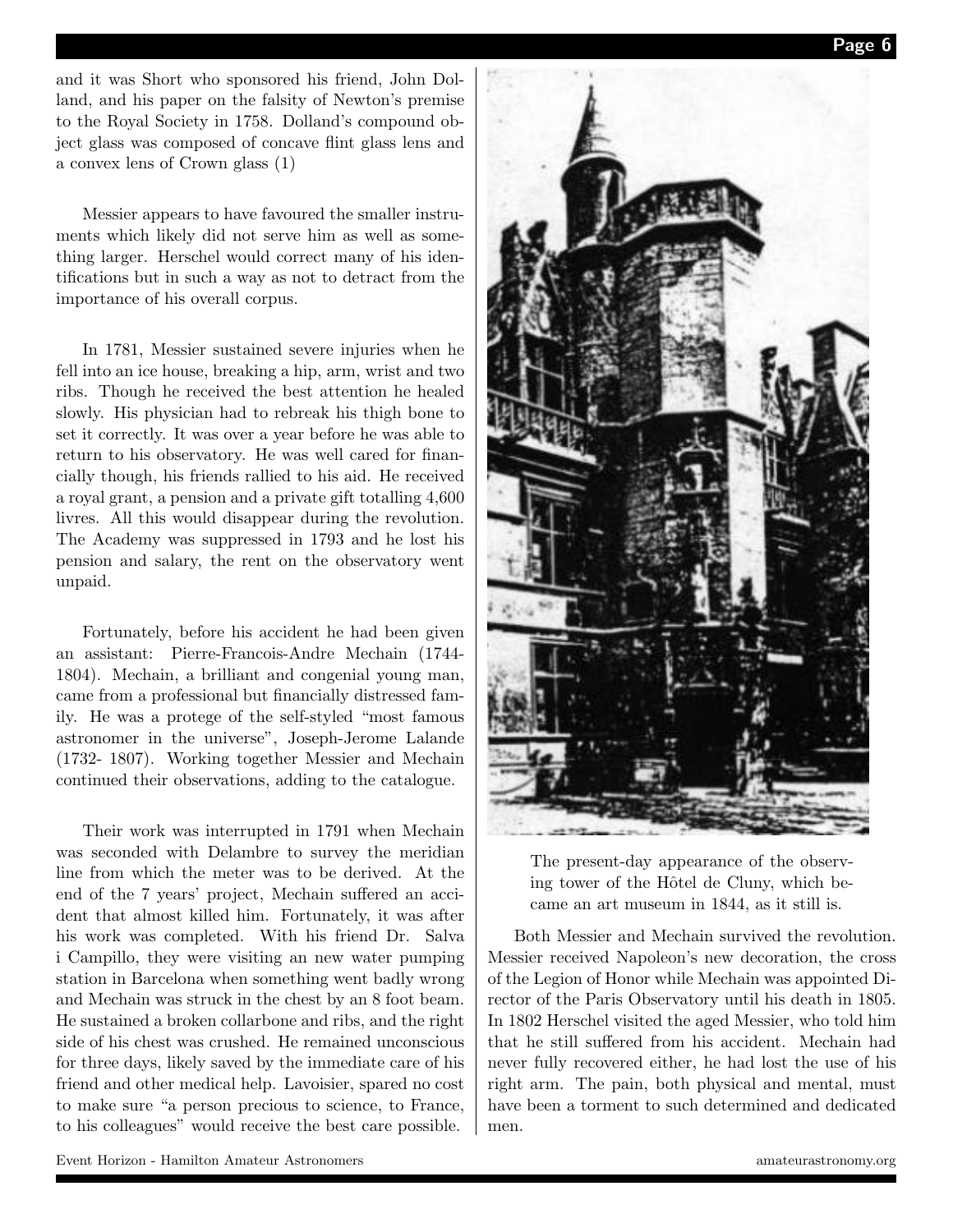### NOTES:

1. Glass itself added to the problem of chromatic distortion. It wasn't clear unless it had lead or flint content. Sand impurities, e.g. iron oxides, gave it a slightly green tint. Short used glass coated with mercury with some success, but he turned to metal using a copper/tin alloy to his own ratio, succeeding in perfecting his parabolic mirrors.

In the mid 18th c. two methods of glassmaking were available for flat glass. Crown glass was made by spinning a blob of hot glass on a pontil into a disk 3-4 feet in diameter. The pontil was cut off leaving a bulb or bull's eye scar in the centre. Thickness was never uniform varying from thickest at centre to thinest at the edges.

Cylinder glass meant blowing a cylinder to a safe size, slitting it open and flattening it on a table which gave it a dull tint that required grinding and polishing.

Rita Griffin-Short March 26, 2003

REFERENCES:

Alder, Ken. The Measure of all Things. The Seven Year Odyssey and Hidden Error That Transformed the World. Free Press:2002.

Gingerich, Owen. "Messier and His Catalogue - I", Sky and Telescope. August:1953 255-58, 265.

 $-$  "Messier and His Catalogue - II", Sky

and Telescope. September:1953 288-291.

Short, James. "An Account of some Experiments concerning the different Refrangibility of Light by Mr. John Dolland", Philosophical Transactions of the Royal Society. Vol. 50 Dec 1758 733-743. Short writes "...the theory of correcting the errors arising from the different refrangibility of the rays of light in the object-glasses of refracting telescopes; ...that telescopes made according to this theory are entirely free from colours, and are as distinct as reflecting telescopes". This from a man who was the sole and successful maker of reflectors!

Turner, Gerard L'E. "James Short, F.R.S., and his contribution to the construction of reflecting telescopes", in Turner *Scientific Instruments and Exper*imental Philosophy 1550-1850. Chap. vii. Variorum:1990.

Wallach, Rolf. "James Short and the Development of the Reflecting Telescope", Journal of the Antique Telescope Society. Issue 20, Winter 2001 3-18.

Woolf, Harry. The Transits of Venus. Princeton:1959.

Rita is a regular HAA Event Horizon contributor, you can also read one of her recent articles about the 1769 Hudson Bay transit in the April issue of The Beaver Magazine.

## The Coathanger by Bob Botts



The "Coat hanger" ("Brocchi's Cluster") is a fa-

vorite binocular target in the summer sky for observers in the northern hemisphere. Here you see it perched, (apparently) upside down inside the Great Rift of the Milky Way.

The cluster is about one degree across (about twice the diameter of the full moon).

I've included the connecting lines for the constellations, 'Sagitta' ("The Arrow") and Delphinus ("The Dolphin"), though they can be tough to locate if you don't know your way around the sky.

I shot this last fall on Ektachrome 200 slide film, on a night with a fabulous auroral display.

IIRC, the exposure was approx. 30 minutes, but I don't recall which lens (I'll guess at 35 mm).

#### **WebWatch** Radio Jove

Build and use your own Decametric Radio Telescope to study Jupiter and Solar radio emissions. http://radiojove.gsfc.nasa.gov/

Link submitted by Doug Welch.

Event Horizon - Hamilton Amateur Astronomers amateurastronomy.org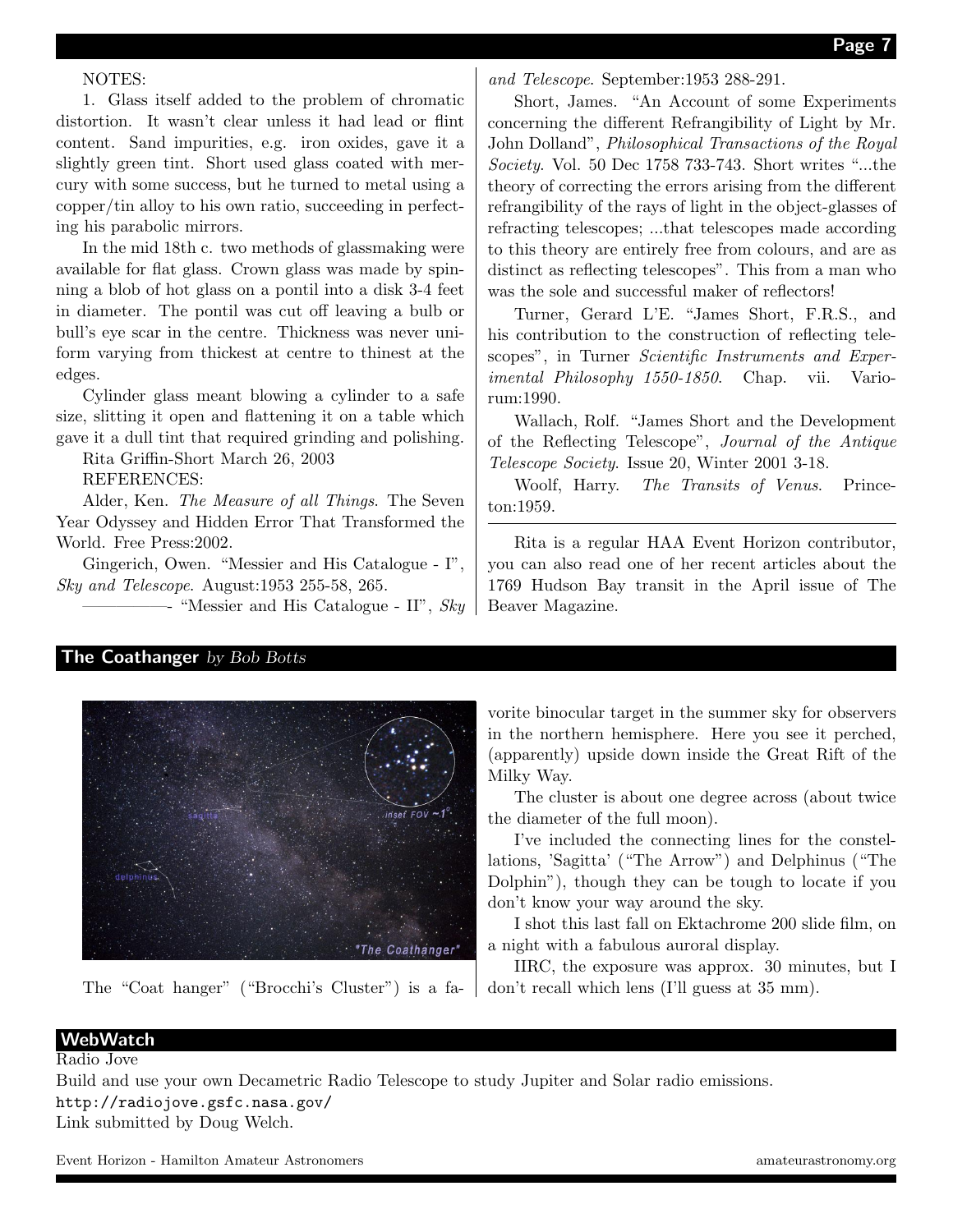Here are some images that Mike Jefferson presented at the March 14, 2003 general meeting.

Read more about "Stars and their Spectra" in this James B. Kaler book: http://www.astro.uiuc.edu/ ~kaler/books.html#ss





 $m =$  strong metallic absorption  $1 =$  an area from 4372 Åto 4298 Åwith strong bands of FeII, TiII, NiII, ZrII, FeI, & ScII.  $2 =$  an area from 3752 Åto 3732 Åwith strong bands of ZrII, CaI, FeI, TiII, FeII, CaII & OIII.

## Upcoming Events

Date Saturday, April 12, 2003

Location Delphi Hall in Niagara Falls

Details See Feb-2003 Event Horizon issue for details

Speaker Ivan Semeniuk

Date Friday, May 9th, 2003

Speaker Mark Robinson

Topic "Stormchasers: The Real Story"

Location Hamilton Spectator Building

More Info http://209.151.141.15/purechaseii/

Date Saturday May 31 and Sunday June1, 2003

Event HAA Star Party

Location Silent Lake Campground

More Info Article in this newsletter

Date Friday, June 13th, 2003

Speaker Dr. Peter Brown of UWO

Topic Meteors: Infrasound and Satellite Data

Location Hamilton Spectator Building

More Info http://www.astro.uwo.ca/ pbrown/

Date November 8th, 2003

Event HAA Anniversary Party

Location Royal Botanical Gardens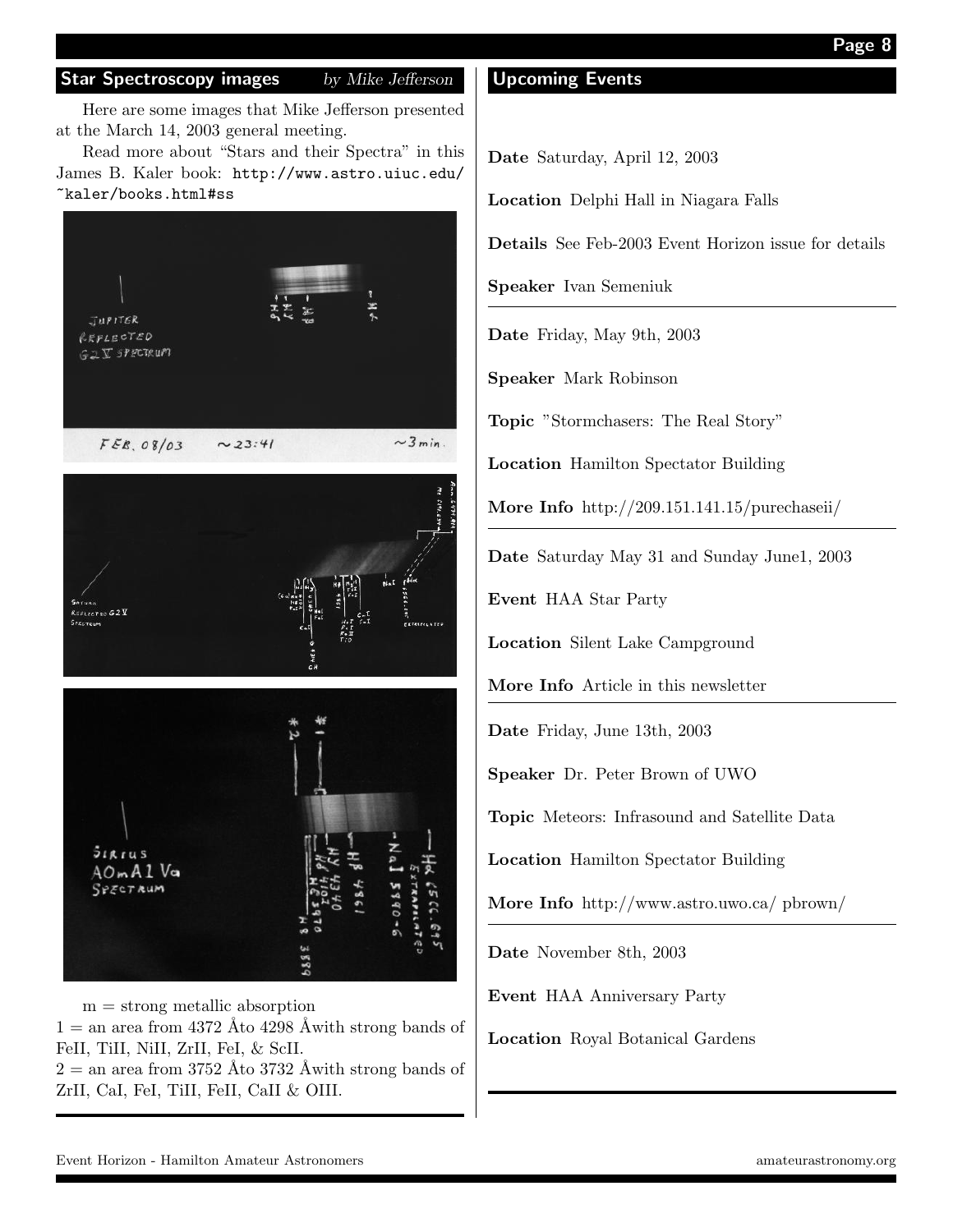Summer is on its way, which means it will soon be time for star parties. There are a number of events held each summer in southern Ontario. Most offer astronomy related talks as well as the opportunity to experience dark skies and the chance to talk to other amateur astronomers. All events have dark enough skies that the Milky Way is very obvious, unlike observing close to home. The first event of the year is our very own HAA Star Party. Looking at the weather it's hard to believe but it will take place next month at Silent Lake on the May 31/June 1 weekend. Our star party doesn't offer any talks but the location is great. The night sky is darker than Starfest but not quite as dark as at Manitoulin Island. There are lots of daytime activities such as fishing, canoeing, hiking, wildlife viewing, swimming and cycling. In addition, you don't have to travel very far to do some rock hounding. The Bancroft Chamber of Commerce has a complete list of locations and you can even rent a rock hammer from them. The campsites at Silent Lake are not your typical star party quality. They are well shaded, level and quite large. Purists might say that it isn't real camping at Silent Lake due to the hot showers and flush toilets! The drawback to these nice sites is that you have to set up and take down your scope at the main parking lot each night. It's worth the effort though. We should try to camp in the same area but make your reservations soon since some sites have already been reserved for that weekend.

Cost: Camping \$21.50/site/night. Silent Lake (613) 339-2807 http://www.ontarioparks.com/english/ sile.html







I recommend that you make reservations in the 40- 58 group of sites in the Pincer Bay campground. Note that only sites 41 and 43 are still available in the first loop.

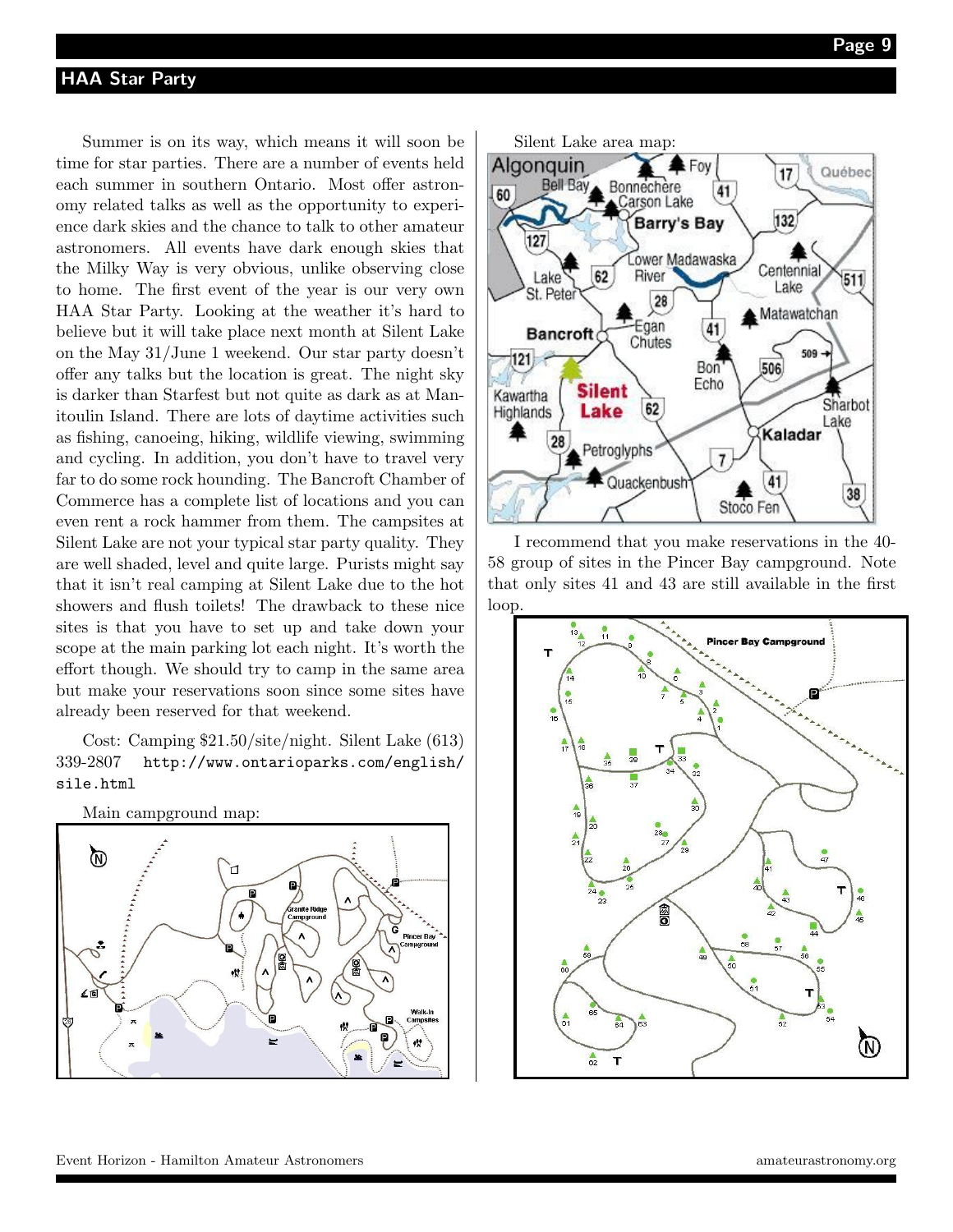

Musical Satellites by Dr. Tony Phillips

If light were sound, then chemicals would play chords.

Water: C major. Cyanide: A minor. Chlorophyll: G diminished 7th. (Please note that the choice of chords here is only for the sake of illustration, and not meant to reflect the actual spectra of these chemicals.)



**Multispectral Imaging (few bands)** 



Hyperion instrument distinguishes hundreds of wavelength bands, while current Landsat instrument images only a few.

It's a loose metaphor, but an apt one. Musical chords are combinations of frequencies of sound (notes), while chemicals leave unique combinations of dips in the frequency spectrum of reflected light, like keys pressed on a piano. Spectrographs, machines that recognize chemicals from their "chords of light," are among the most powerful tools of modern chemistry.

Most earth-watching satellites, like the highly successful Landsat series, carry spectrographs onboard. These sensors measure the spectra of light reflected from forests, crops, cities, and lakes, yielding valuable information about our natural environment. Current satellites do this in a fairly limited way; their sensors can "hear" only a few meager notes amid the symphony of information emanating from the planet below.

EO-1 could change that. Short for "Earth Observing 1," EO-1 is an experimental NASA satellite in orbit since 2000. It's testing out a more advanced "spectrometer in the sky"-the Hyperion hyperspectral imager. How good is it? If Landsat were "chopsticks," EO-1 would be Gershwin's "Rhapsody in Blue."

The Hyperion sensor looks at 220 frequencies in the spectrum of visible and infrared light (0.4 to 2.5 microns) reflecting off Earth's surface. Landsat, in contrast, measures only 10. Bryant Cramer, who manages the EO-1 project at the Goddard Space Flight Center, puts these numbers in perspective. "If we flew Landsat over the northeastern United States, it could readily identify a hardwood forest. But using hyperspectral techniques, you probably can . . . tell the oak trees from the maple trees."

Future earth-watching satellites may use Hyperionlike instruments to vastly improve the environmental data they provide. EO-1 is paving the way for these future missions by taking on the risk of flight-testing the sensor for the first time.

For farmers, foresters, and many others, this new remote sensing technology will surely be music to the ears.

Read about EO1 at http://eo1.gsfc.nasa.gov . Budding young astronomers can learn more at http: //spaceplace.nasa.gov/eo1\_1.htm

This article was provided by the Jet Propulsion Laboratory, California Institute of Technology, under a contract with the National Aeronautics and Space Administration.

This article was provided by the Jet Propulsion Laboratory, California Institute of Technology, under a contract with the National Aeronautics and Space Administration.

http://spaceplace.nasa.gov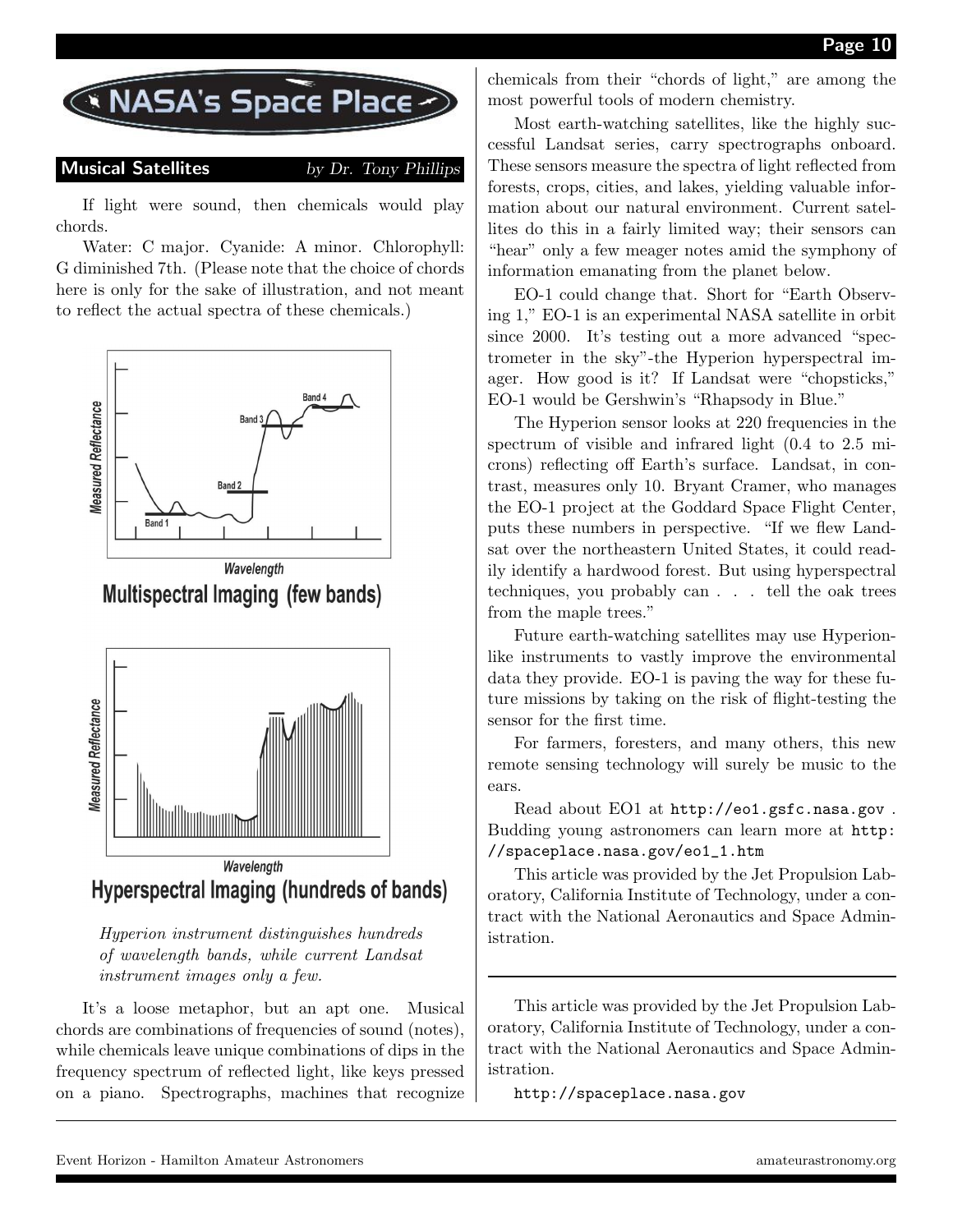